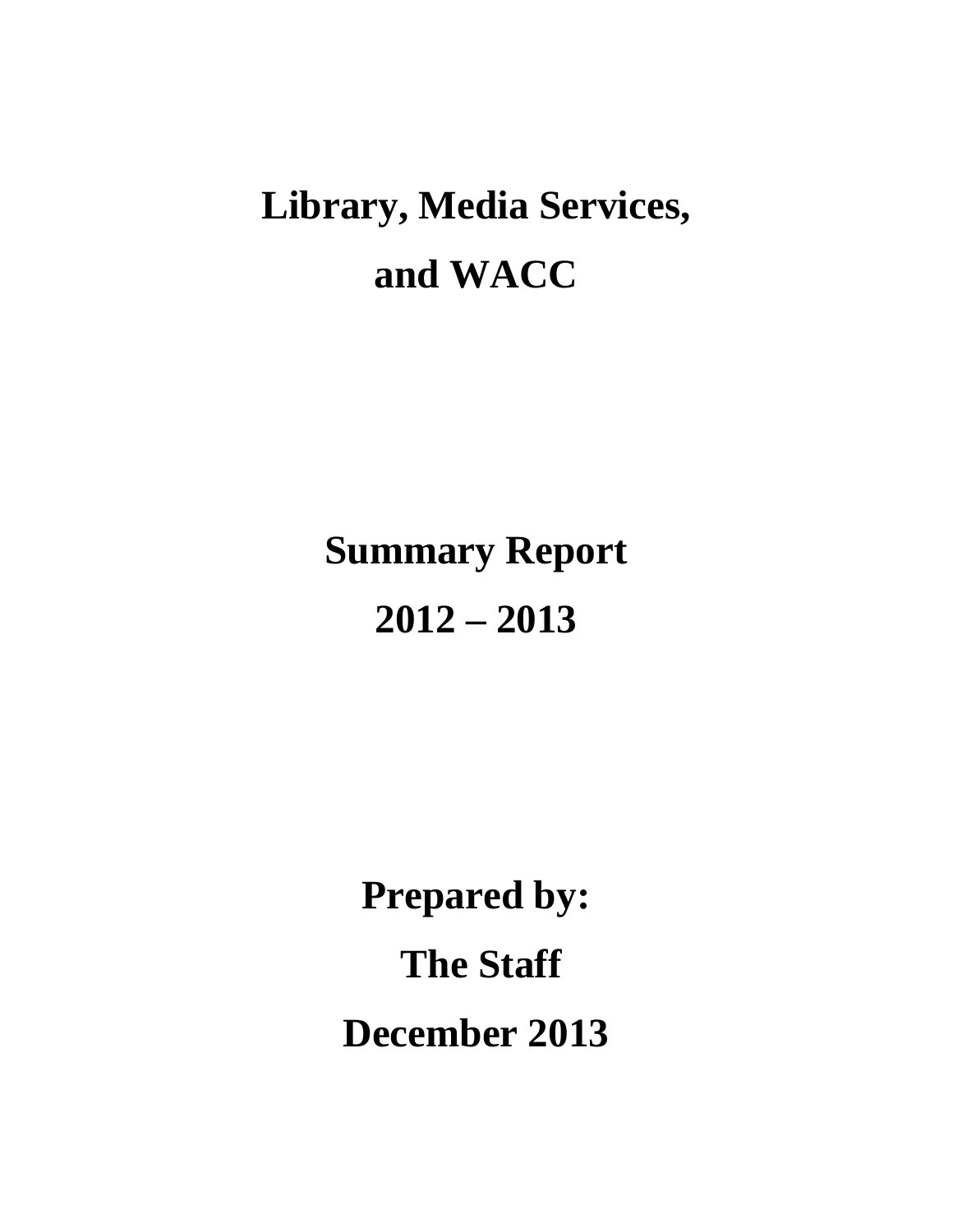# **Table of Contents**

| <b>Databases (Selected)</b> |  |
|-----------------------------|--|
|                             |  |
|                             |  |
|                             |  |
|                             |  |
|                             |  |
|                             |  |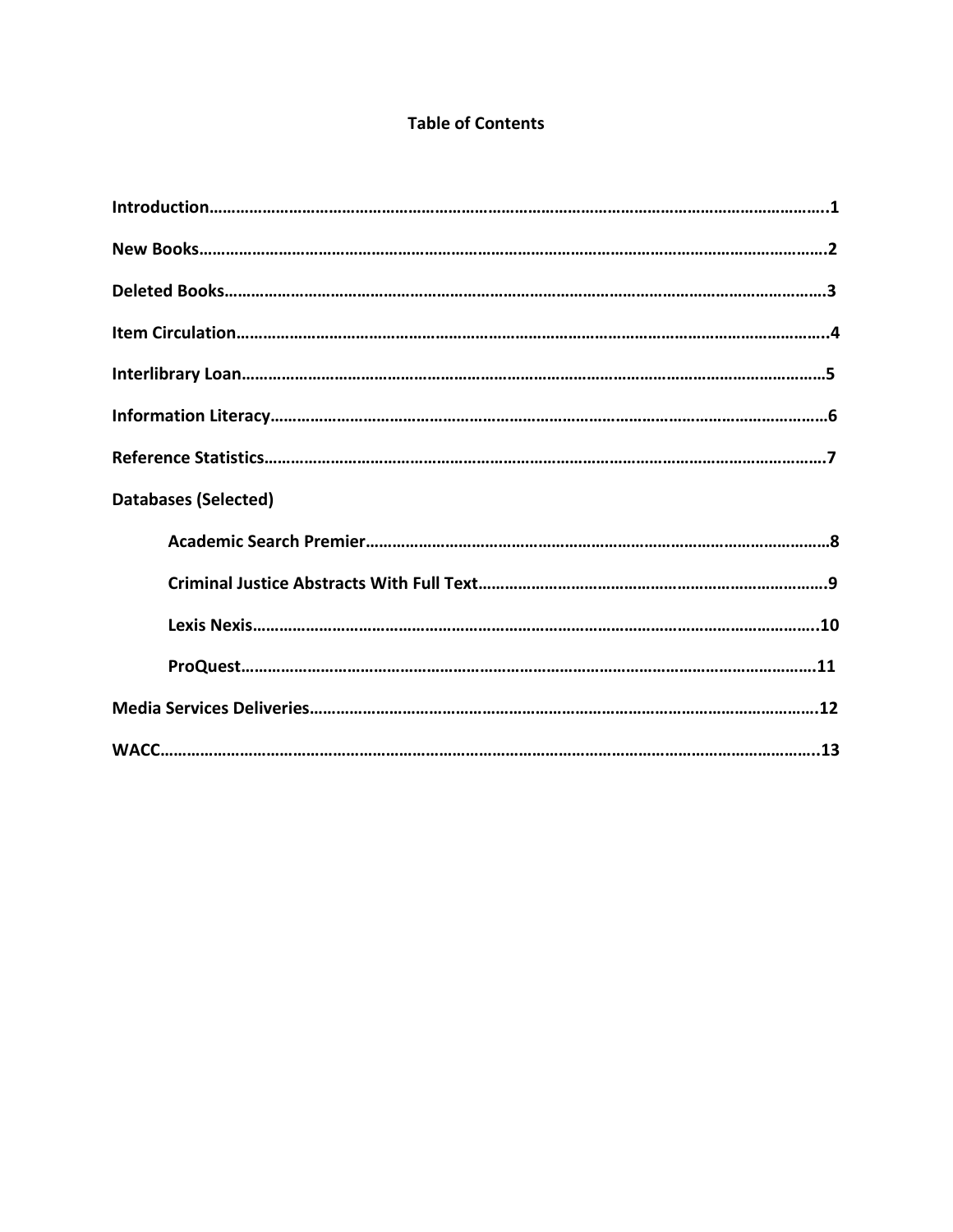#### **2012 – 2013 Overview**

The 2012 – 2013 academic year was challenging and rewarding for the Library and Media Services departments. Some significant changes throughout the year are as follows:

#### **Staffing**

The Asnuntuck community suffered a tremendous loss when Sherry Gelbwasser passed away unexpectedly in April. She joined the Asnuntuck Library in 1994 as a Reference Librarian, a position she performed with great enthusiasm for nearly 20 years. Sherry was a strong student advocate, and she participated in many college-wide committees and initiatives during her tenure. Her courageous battle against cancer was an inspiration to us all.

The part-time Evening Librarian Anna Malicka left in December for a full-time position as Catalog Librarian at Southern Connecticut State University.

Lindsay Roberts joined the staff in January as the new part-time Evening Librarian. During the day, Lindsay is the Circulation Associate at the D'Amour Library at Western New England University.

Matt Hall began in June 2012 as the Director of Library Services. Matt was previously the Library Director at the Pearle L. Crawford Memorial Library in Dudley, MA. He replaced Ravil Veli, who left in January to become the Library Director at the Kreitzberg Library at Norwich University.

#### **Resources**

The Films on Demand (FOD) database was added to the electronic database holdings in May. FOD contains over 14,000 full-length videos and 200,000 clips that faculty can utilize to supplement their teaching in the classroom and online.

In an effort to conserve funding, as well as weed extraneous materials from the collection, library staff undertook a thorough review of the print periodical collection, which was an exercise that had not been performed in recent years. As a result, nearly fifty titles were discontinued and over \$7000 was saved.

#### Physical Space

In order to create a more welcoming environment, the excess periodical shelving was removed once the fifty titles were withdrawn. The oversized book shelving, as well as the shelving containing older issues of periodicals, was relocated near the back of the library. With the shelving gone, the main social/study space in the library is much brighter, open, and sight lines have been improved.

The Reference Desk was moved to a more prominent location near the entrance of the library. Library staff felt that the service point should be close to the entrance in order to better serve the user community.

A "Paperback Book Swap," consisting of fiction titles, was added to provide additional opportunities for recreational reading.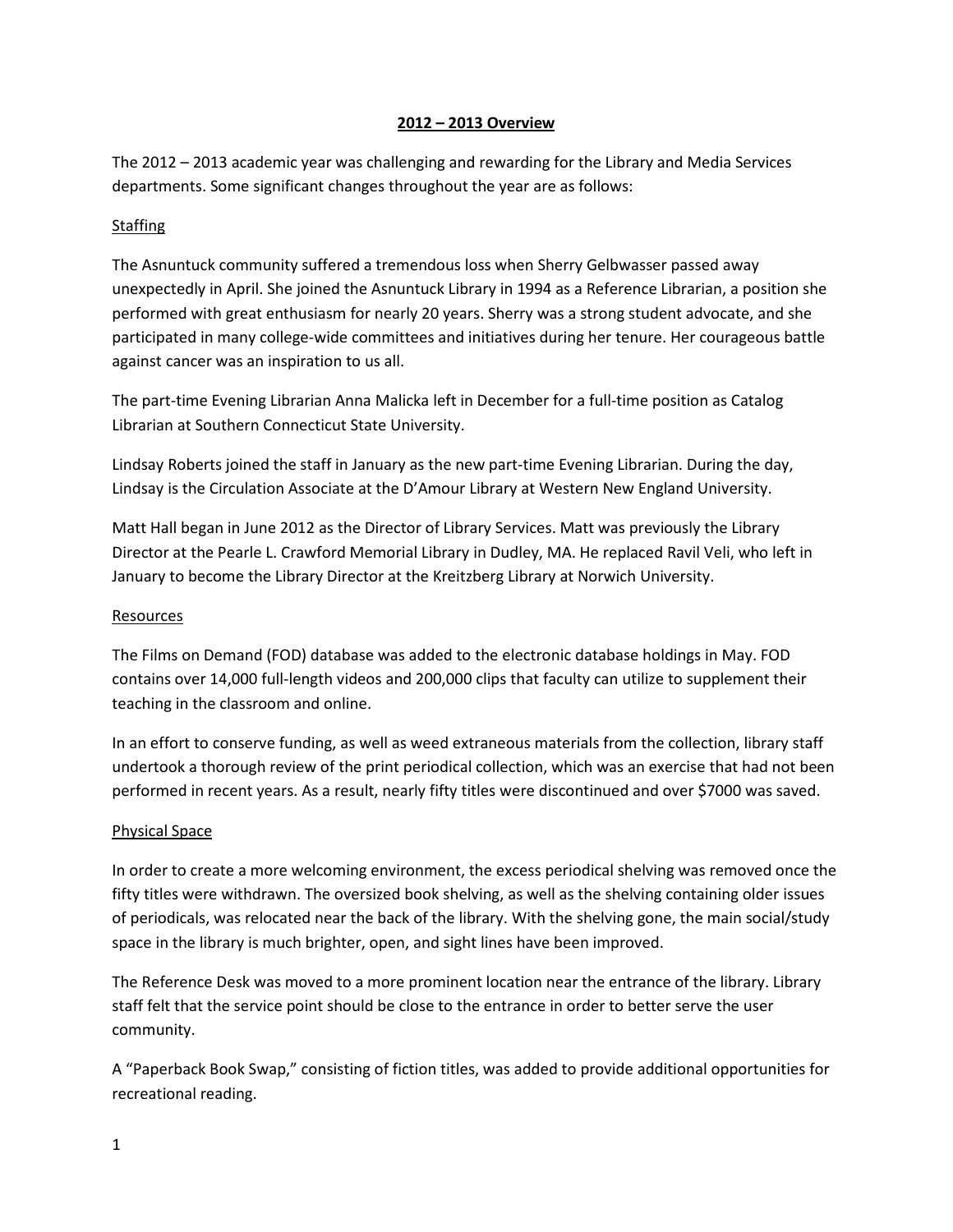**New Books FY 2012 - 2013**



Library staff review professional literature, respond to faculty, staff, and student recommendations, and rely on personal knowledge to build a well-rounded collection to suit the needs of the Asnuntuck Community College community.

In FY2012 – 2013, there were 404 new books added to the collection.

As of June 30, 2013, there are 29,840 items in the collection.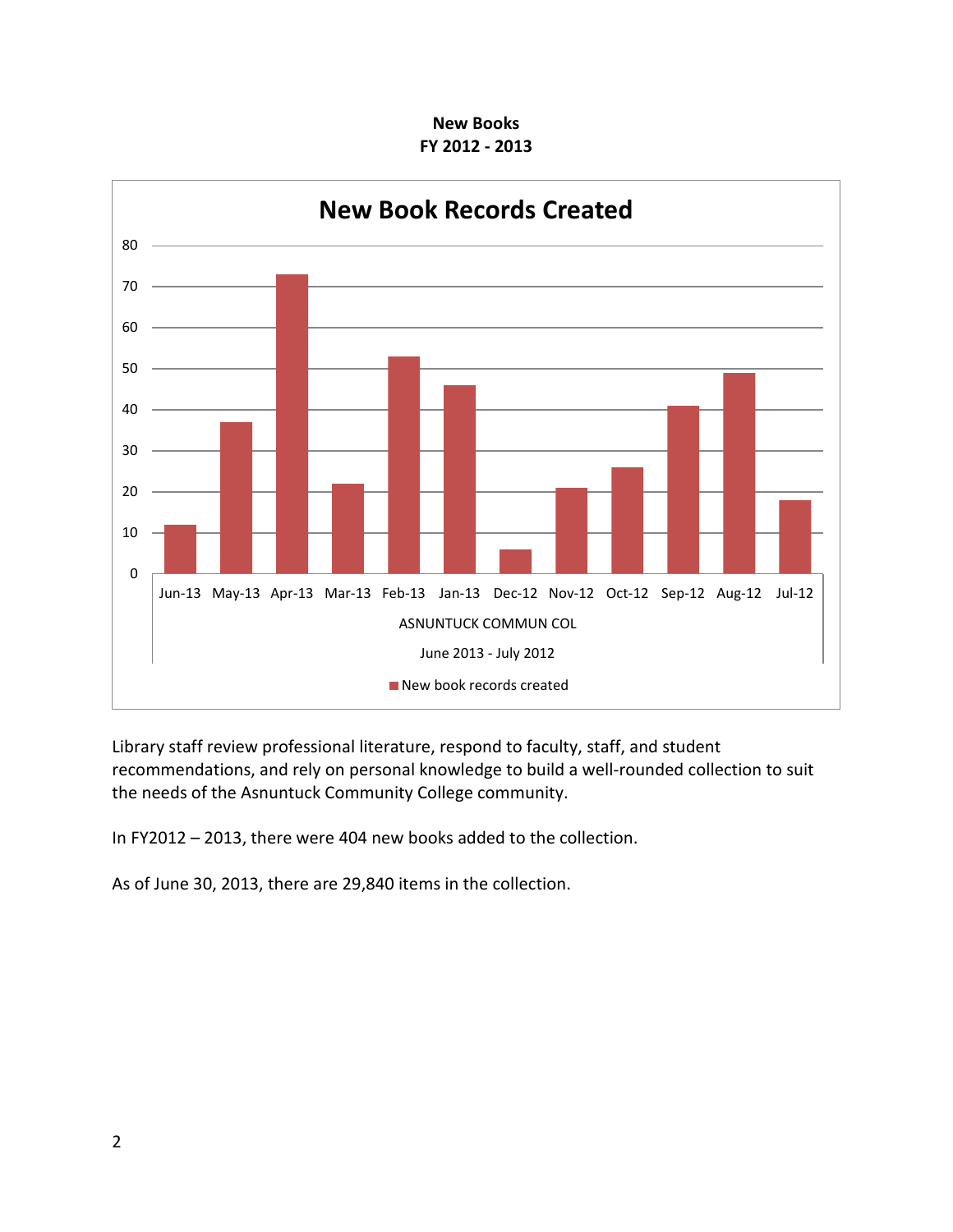**Deaccessioning FY 2012 -2013**



Items must be periodically withdrawn from a collection to keep it current. "Weeding" materials also clears extraneous items from the shelves, which enables users to locate materials more efficiently.

A total of 449 books were discarded during FY2013.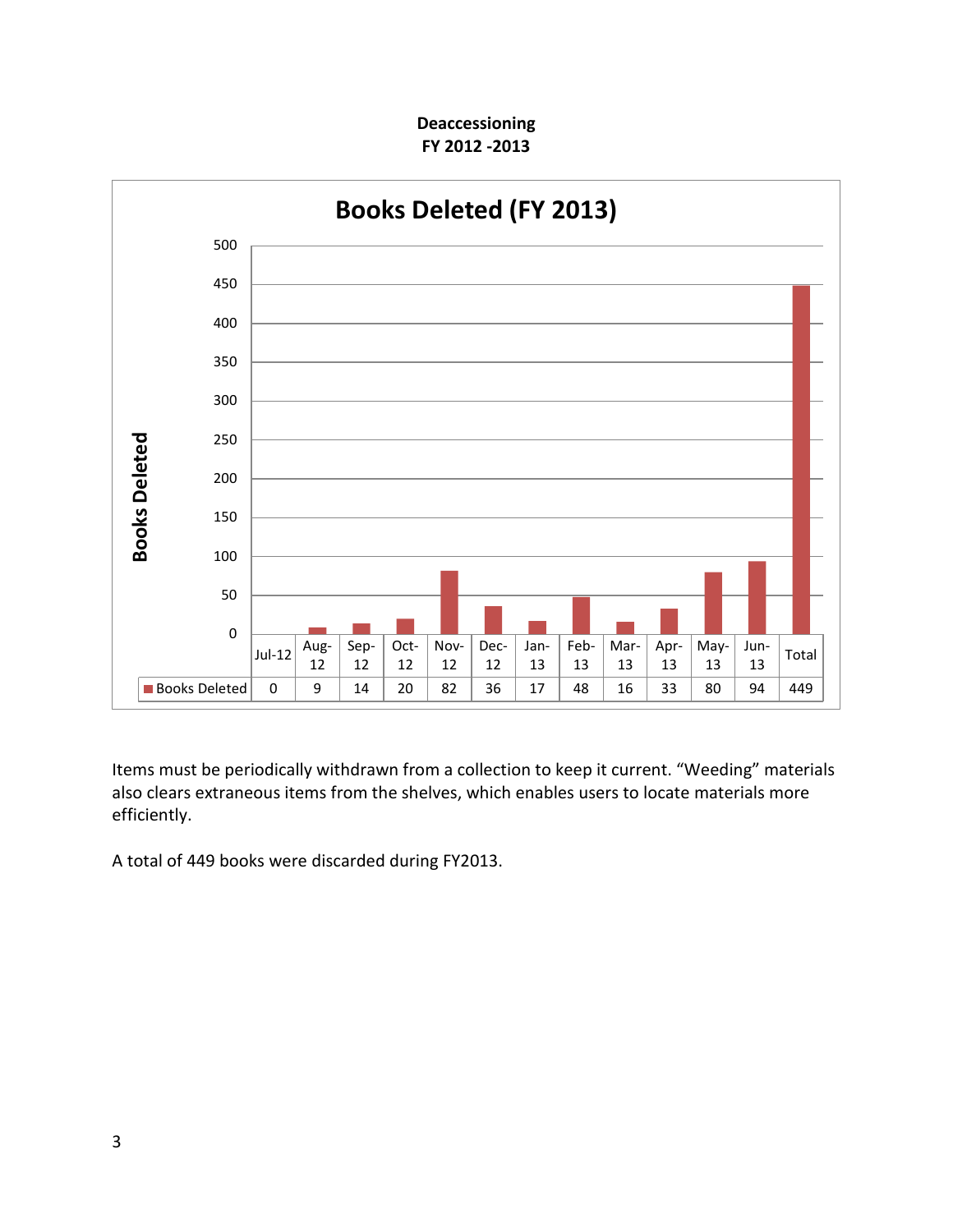### **Circulation of Printed Materials FY2012 - 2013**



As expected, circulation is highest mid-semester during the spring and the fall.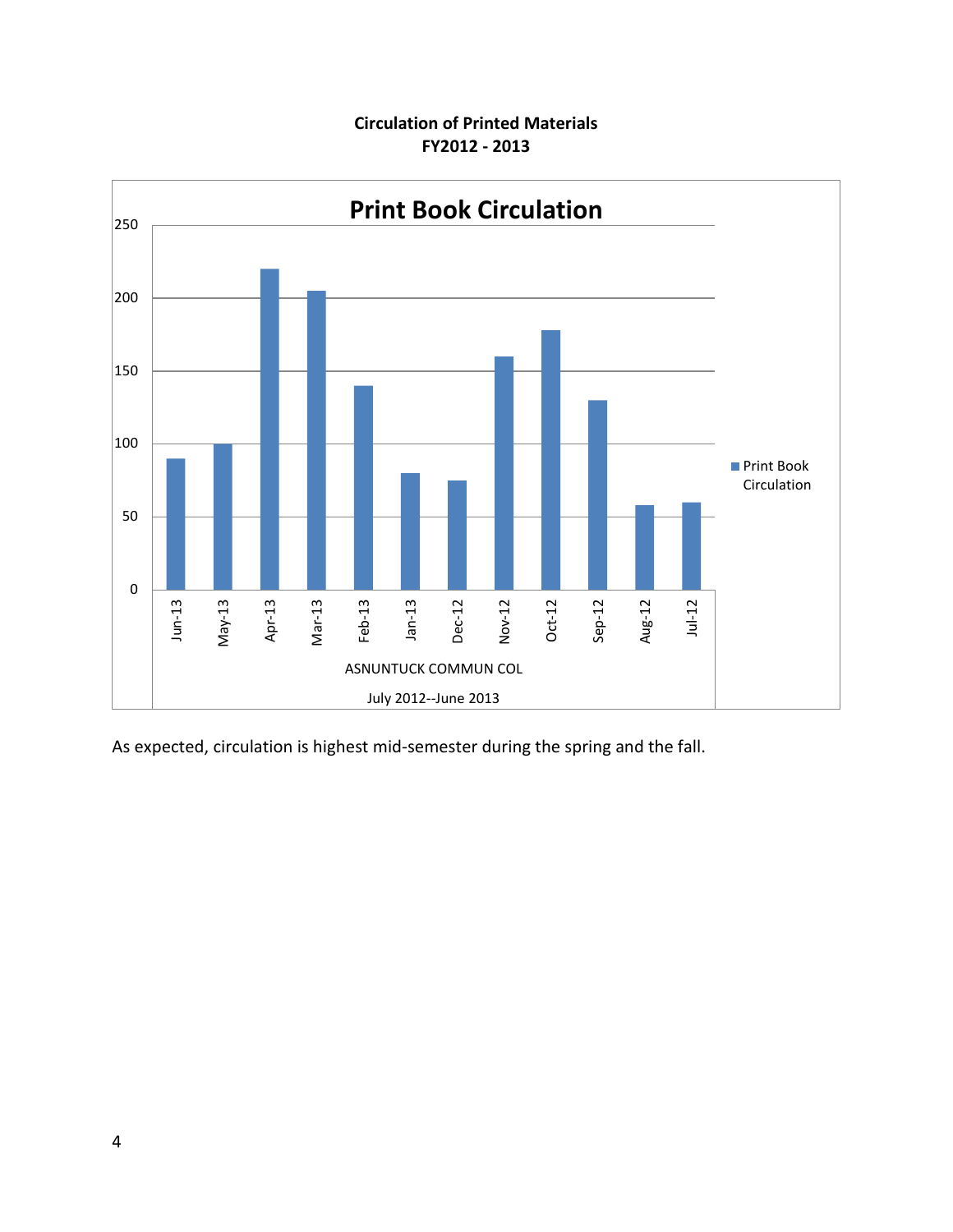#### **Inter Library Loan FY 2012 - 2013**

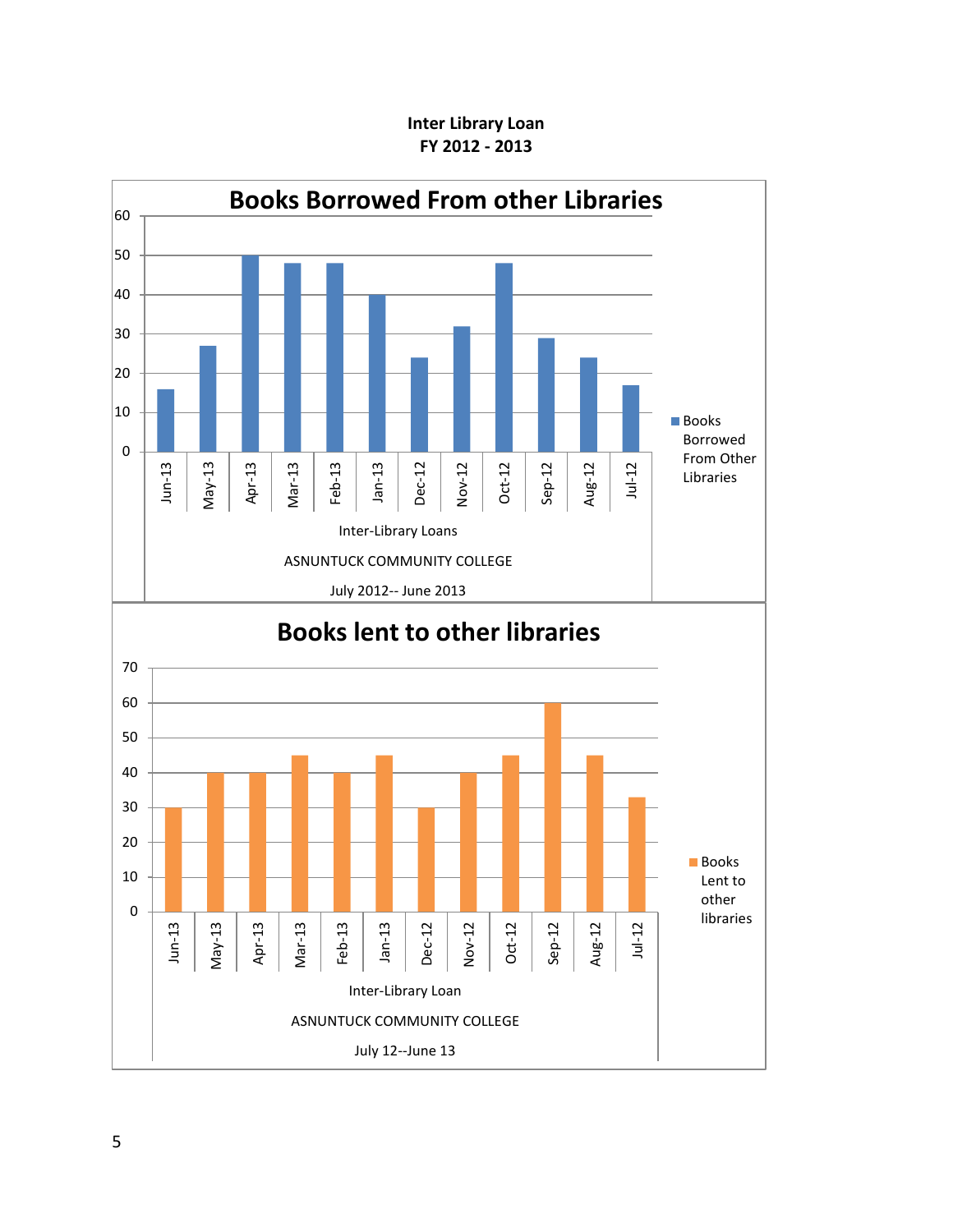

## **Information Literacy 2011-2012 2012-2013 Increase** Number of Classes 21 50 138% Number of Students 296 1,035 249.60%

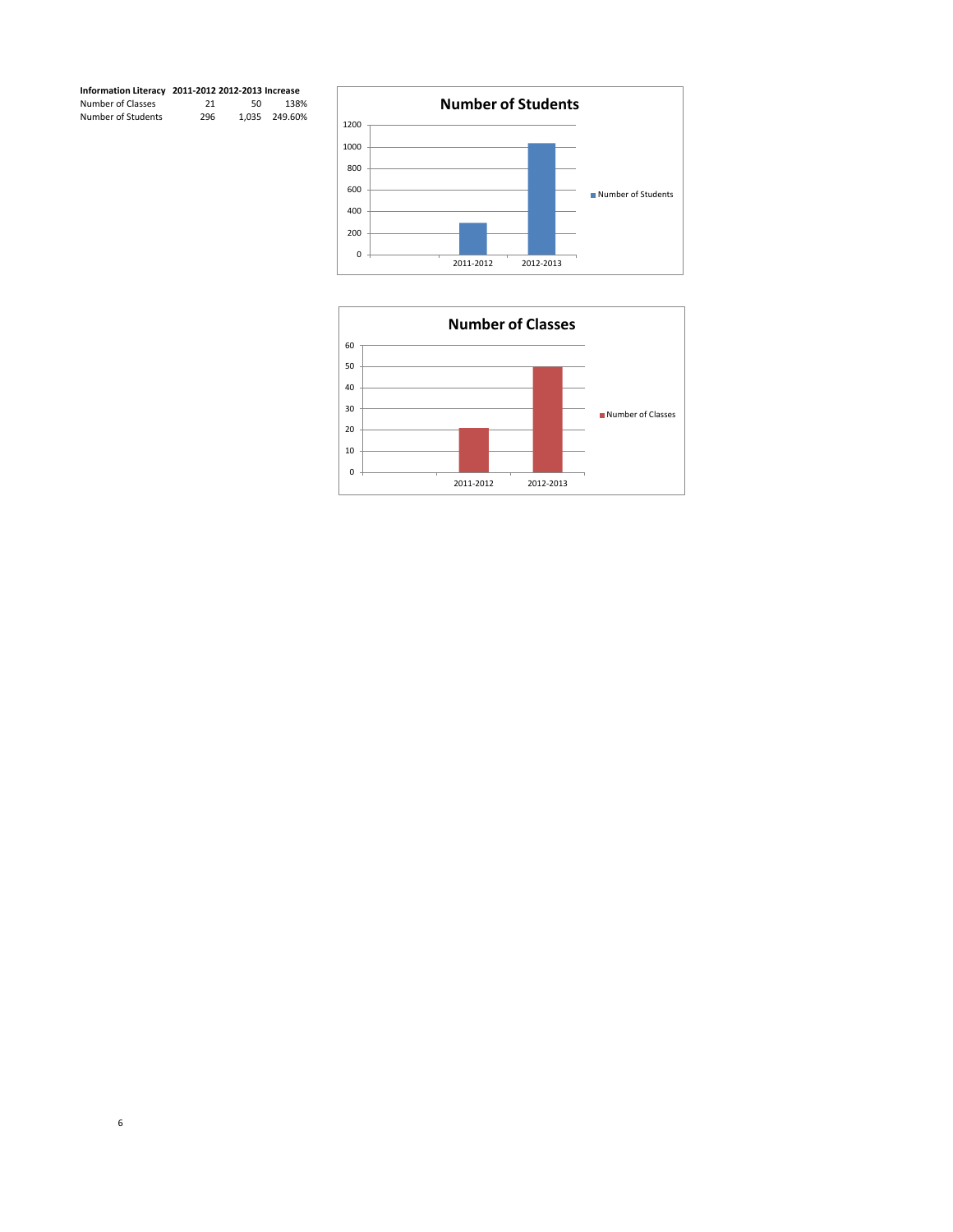**Reference Statistics FY 2012 – 2013**



|             | July | August    | September | October | November | December |
|-------------|------|-----------|-----------|---------|----------|----------|
| Reference   | 25   | າາ<br>ے ے | 68        | 105     | 81       | 64       |
|             | 66   | 61        | 192       | 108     | 104      | 111      |
| Directional |      |           |           |         | 14       | 4        |

|             | Januarv | February | March | April | Mav | June     | <b>TOTALS</b> |
|-------------|---------|----------|-------|-------|-----|----------|---------------|
| Reference   | 19      |          | 85    | 114   |     | ↑∙<br>ᅀᅩ | 736           |
|             | 41      | 88       | 63    | 68    | JГ  | ~~<br>ے  | 975           |
| Directional | 14      | 11       | 13    |       |     |          | 97            |

Definitions:

Reference: Questions involving professional knowledge of a resource, such as the catalog, database or Internet. Research assistance, evaluation of sources, resource retrieval, etc, are also included.

IT: Assistance with technology, such as printers, log-ins, etc.

Directional: Location questions.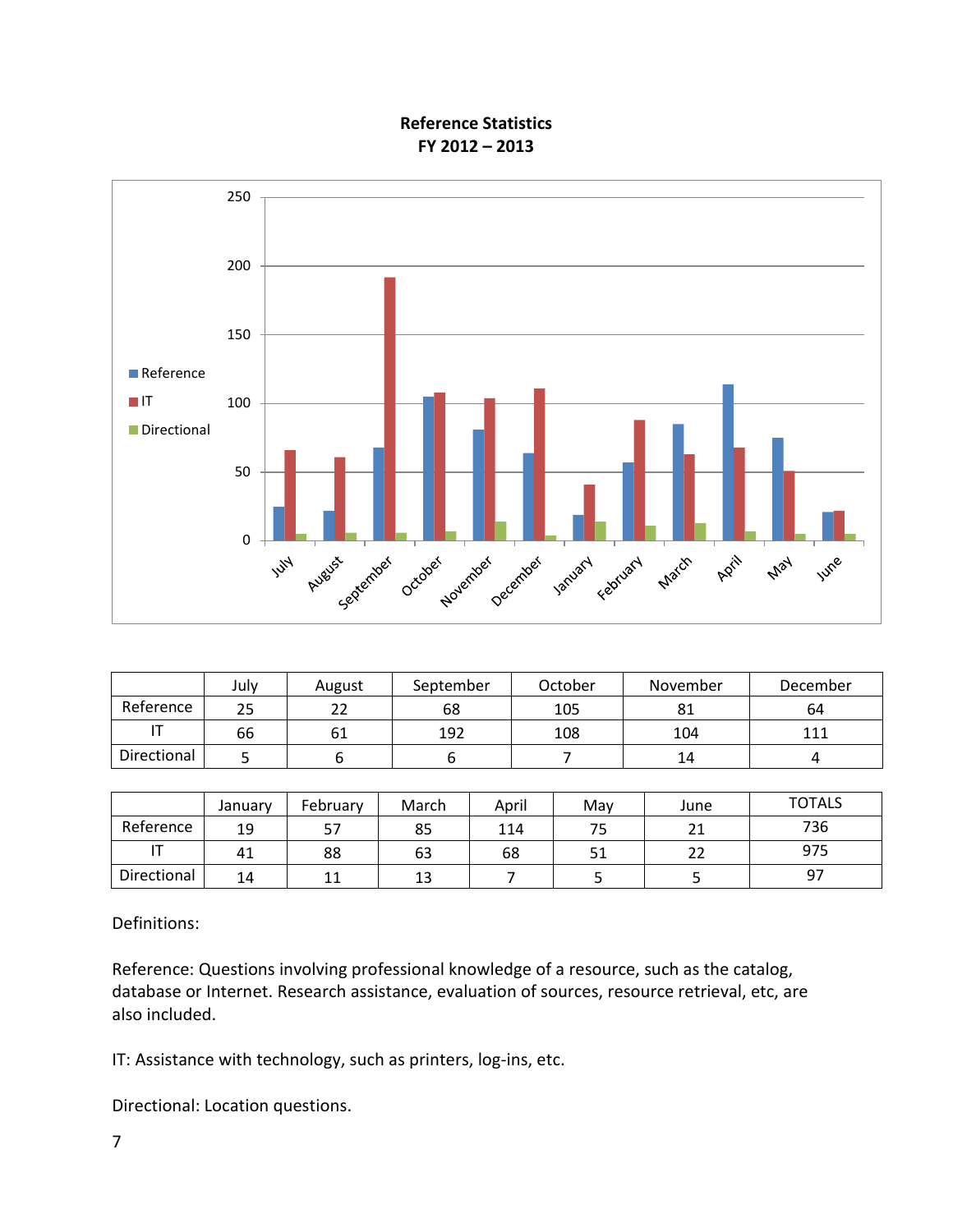



|          | FY2012 | FY2013 | %increase |
|----------|--------|--------|-----------|
| Sessions | 2,667  | 3,922  | 47%       |
| Searches | 10,868 | 16,069 | 47.8%     |
| Abstract | 6,335  | 10,720 | 69.2%     |

#### Definitions

Session: The number of times a person accessed Academic Search Premier.

Search: The number of times a person entered terminology in the search box and executed the search.

Abstract: The number of times a person clicked on the title of an article to view the abstract or the full article.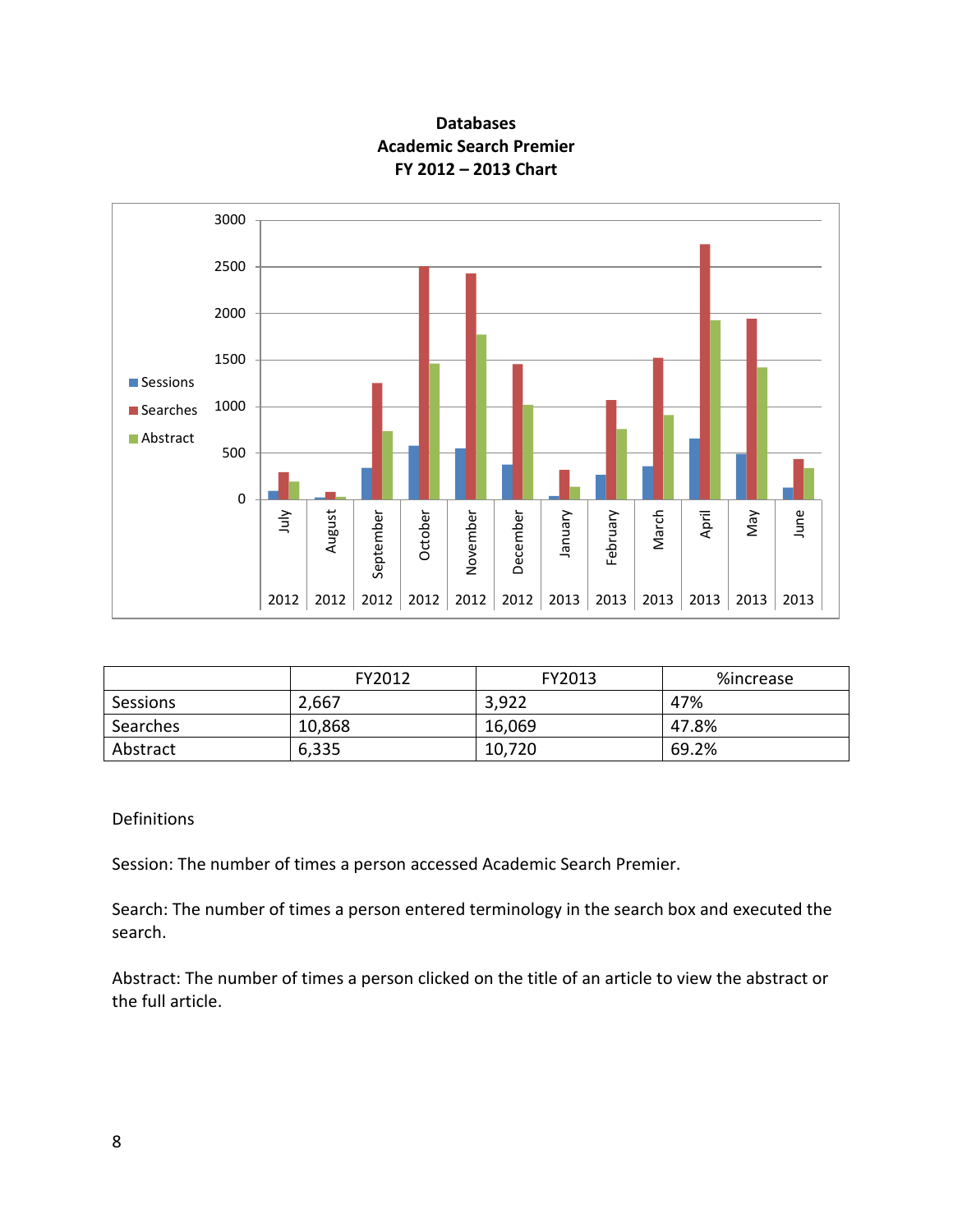

**Databases Criminal Justice Abstracts With Full Text FY 2012 – 2013 Chart**

|          | FY2012 | FY2013 | %increase |
|----------|--------|--------|-----------|
| Sessions | 378    | 787    | 108.2%    |
| Searches | 1,391  | 4,722  | 239.4%    |
| Abstract | 415    | 1,482  | 257.1%    |

**Definitions** 

Session: The number of times a person accessed Criminal Justice Abstracts With Full Text.

Search: The number of times a person entered terminology in the search box and executed the search.

Abstract: The number of times a person clicked on the title of an article to view the abstract or the full article.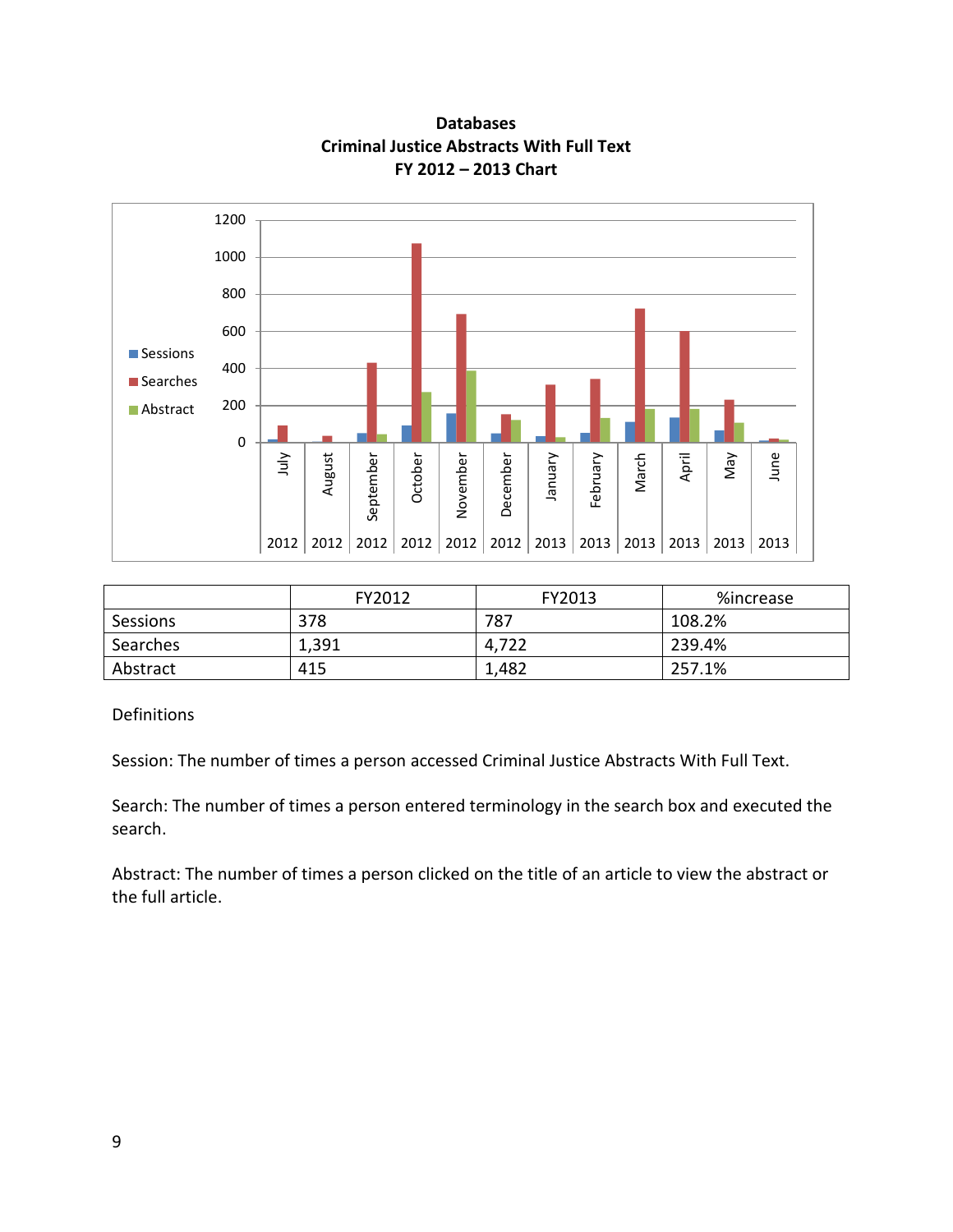## **Databases Lexis Nexis FY 2012 – 2013 Chart**



#### **Definitions**

**Session**: The number of times a person accessed Lexis Nexis.

**Search**: The number of times a person entered terminology in the search box and executed the search.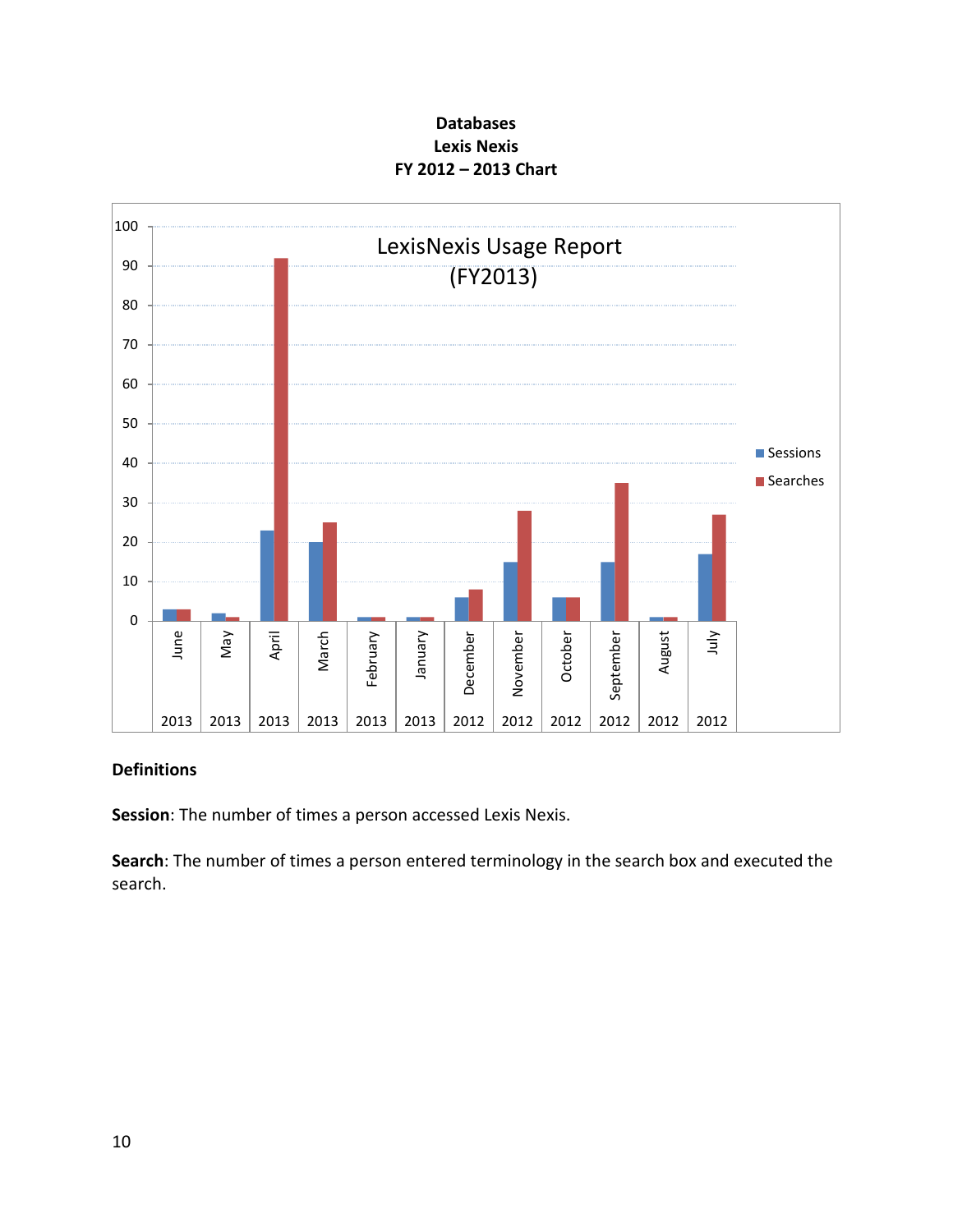



|  | <b>Definitions</b> |  |
|--|--------------------|--|

Abstract 468 729 56%

**Search**: The number of times a person entered terminology in the search box and executed the search.

**Full text**: The number of times a person clicked on the title of an article to view the Full text.

**Abstract**: The number of times a person clicked on the title of an article to view the abstract.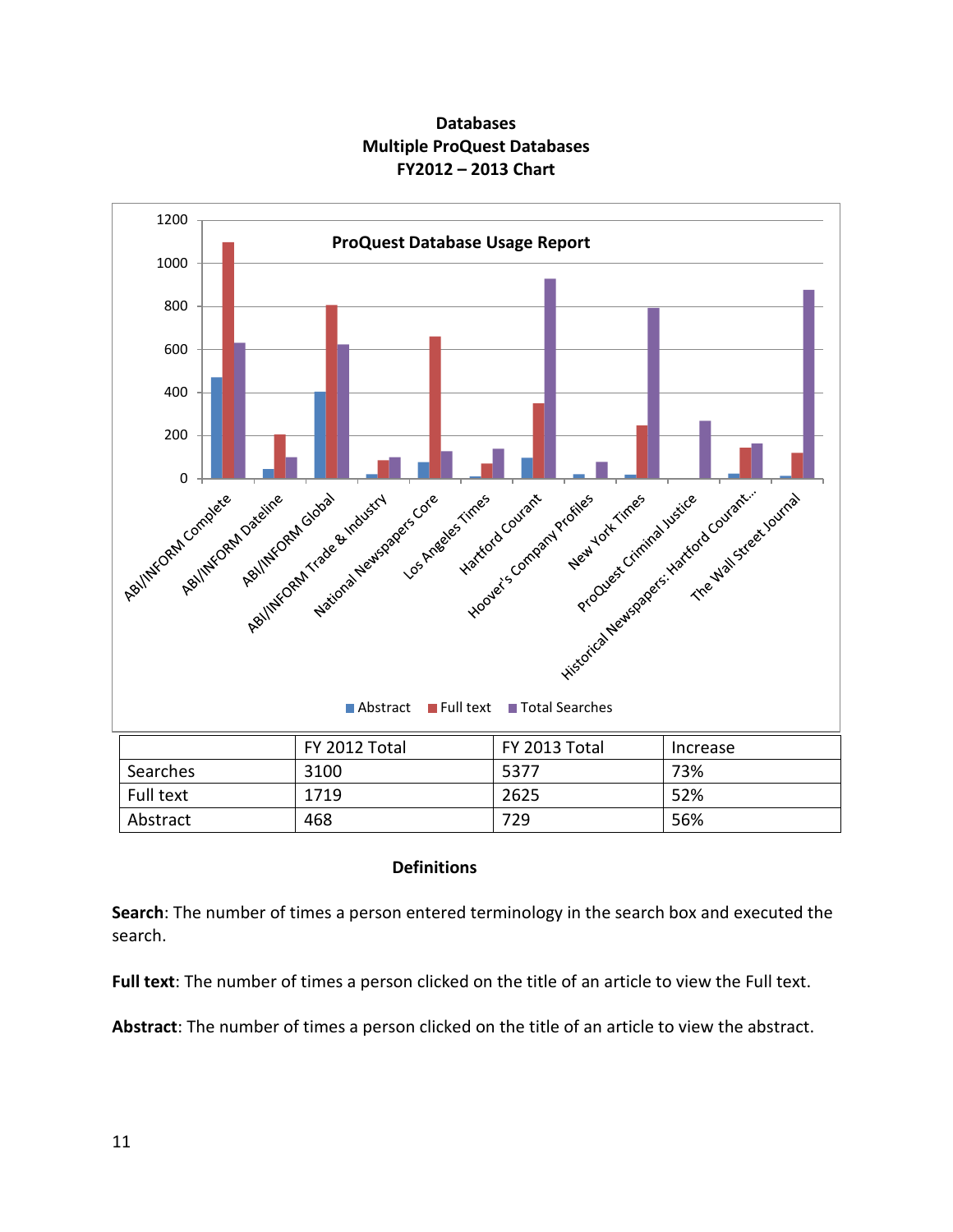#### **Media Services Deliveries FY2012 - 2013**



A Media Service "delivery" consists of requests made by faculty or staff for equipment to be set-up and tested. The above numbers DO NOT include breaking down and storing equipment. Members of the Media Services Department deliver equipment, set-up the auditorium (for use by classes or groups), test all equipment, and remove equipment following its use (depending on the set-up).

In FY2012 – 2013, 1,580 deliveries were made.